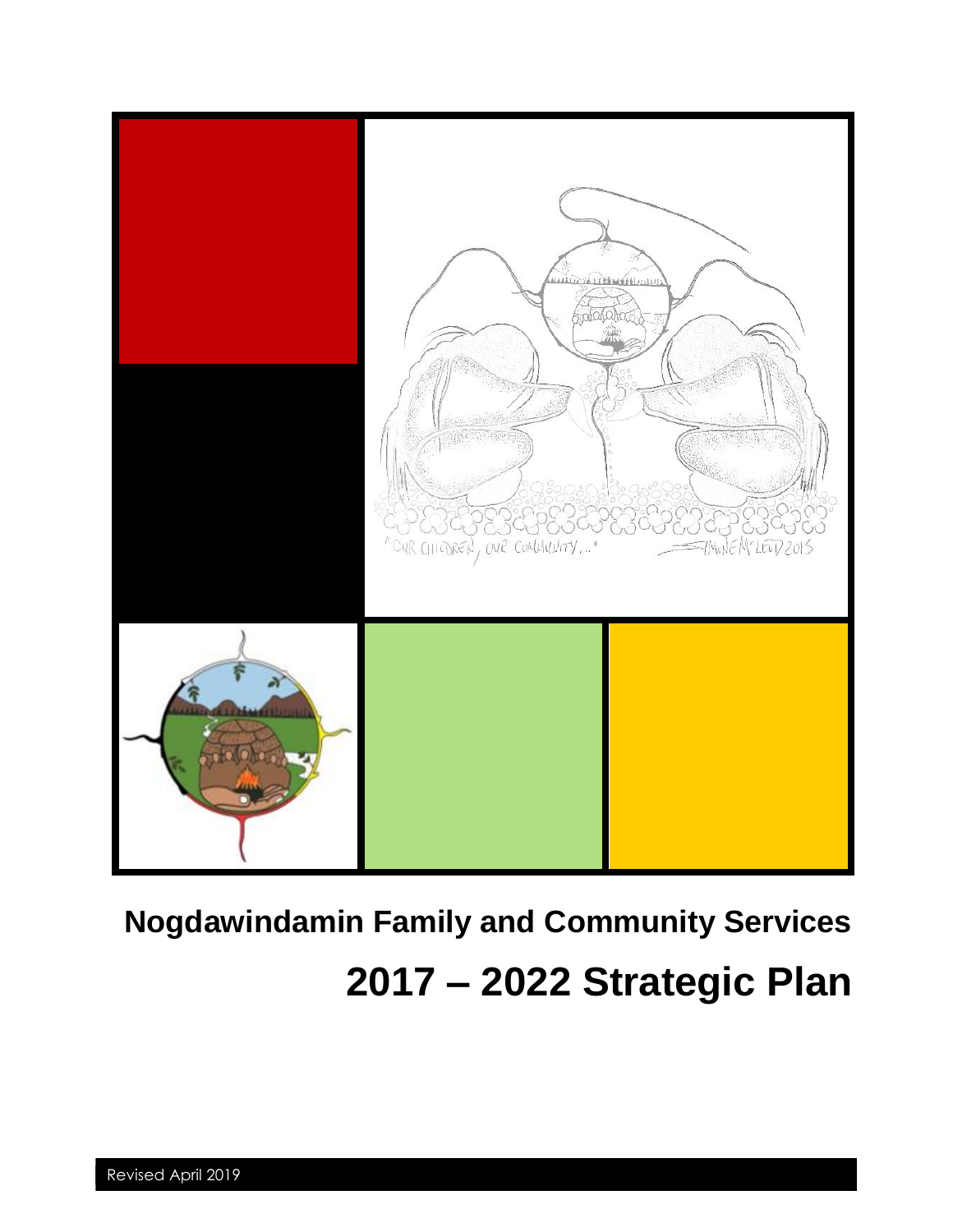## **CONTENTS**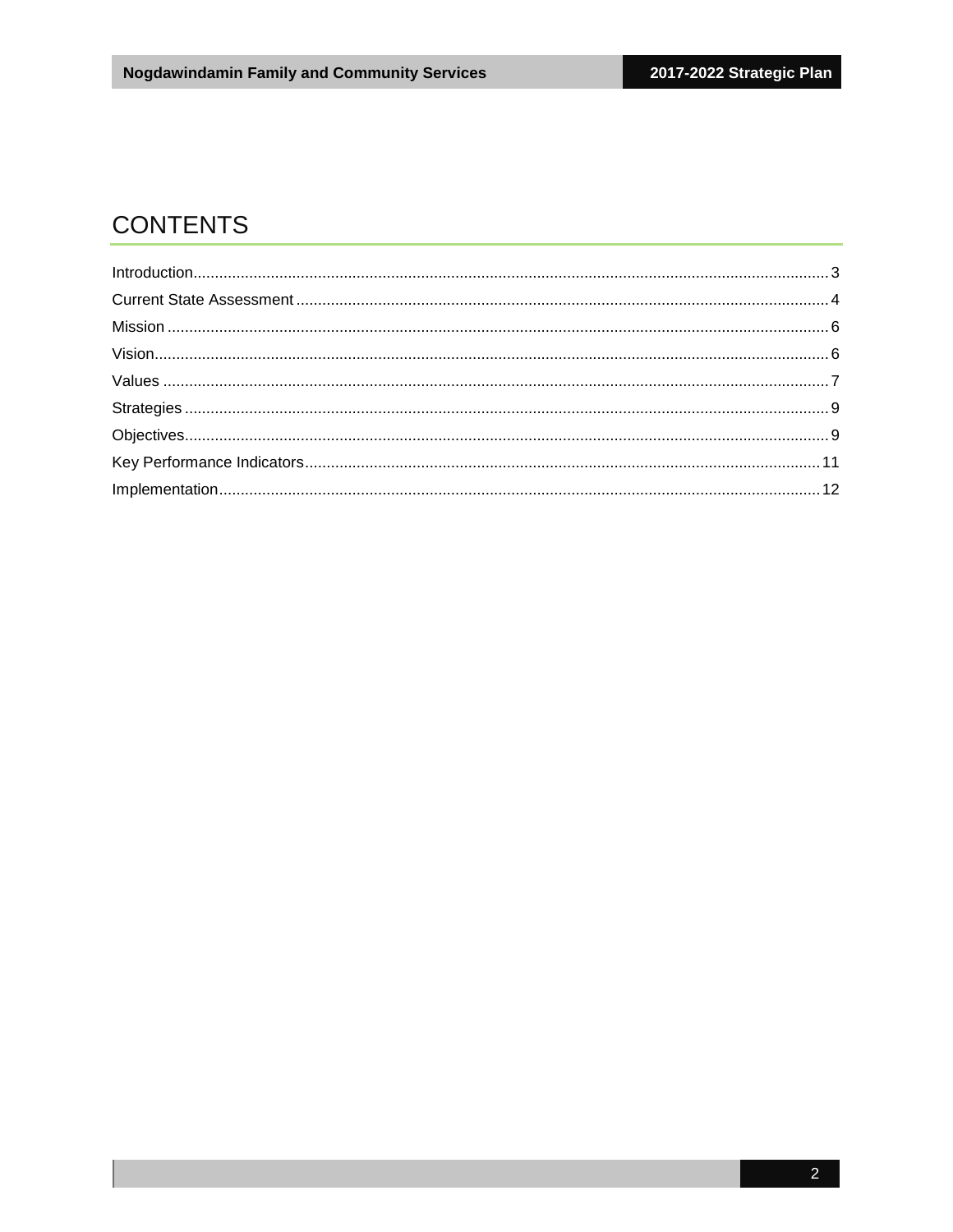## <span id="page-2-0"></span>INTRODUCTION

Nogdawindamin Family and Community Services ("NFCS", "Agency") is governed by a seven-member Board of Directors consisting of one appointed representative from each of the North Shore First Nations. The agency is a separate legal entity from the First Nations and the North Shore Tribal Council, and the Board of Directors maintains a relationship with the North Shore Tribal Council Chiefs and their respective First Nations as established through the Board's Terms of Reference and governing documents.

NFCS last established a strategic plan in 2009. The 2017 – 2022 strategic plan recognizes the significant accomplishments since 2009, and provides direction towards the continued development and ongoing sustainability of NFCS.

As of April 2017, NFCS has assumed all responsibility of child welfare for the members of the North Shore First Nations. This strategic plan will support the Agency's need to build capacity and develop the organizational and service delivery model for child welfare services.

The following plan represents the results of a planning session with the Nogdawindamin Family and Community Services Board and management team in September 2017, further feedback from the Board of Directors in December 2017, and input from our seven member First Nation communities in March 2018.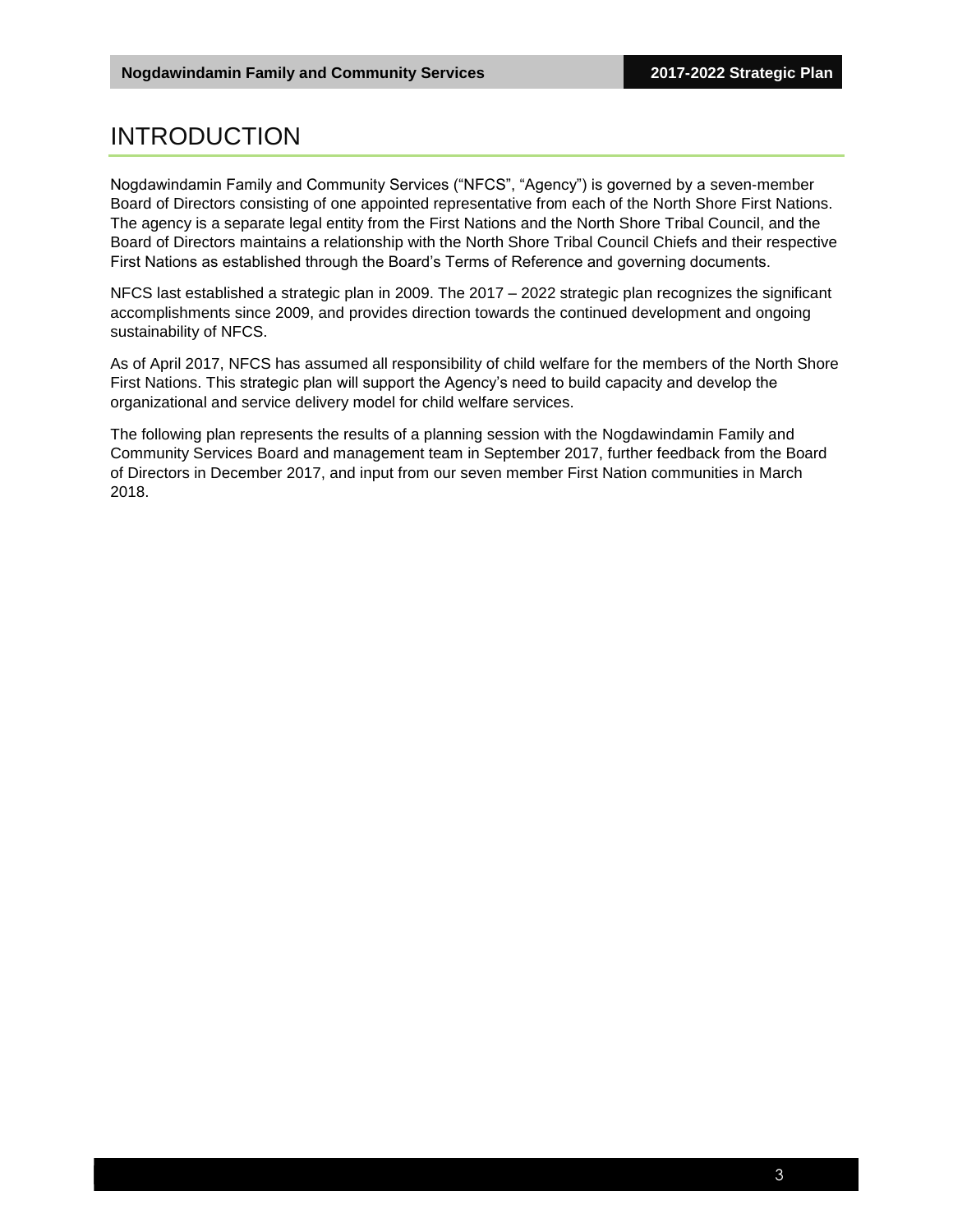## <span id="page-3-0"></span>CURRENT STATE ASSESSMENT

Below is a summary of the Nogdawindamin Family and Community Services current state assessment.

*Strengths and Challenges* are internal to the organization. The strategies and objectives contained within this plan are intended to build on the foundation of the organization's strengths, and address the challenges to support achievement of the Nogdawindamin's mission and vision.

*Opportunities and Threats* are external to the organization and beyond its control. Recognizing and capitalizing on an opportunity or acting to reduce exposure to a threat *are* within the organization's control and a key responsibility of management and the Board.

#### **Strengths**

- Senior technical/management team
- Recognized as leaders by other agencies, consulted by government
- Support from all seven First Nations' leaders
- Relationship with the other tribal council services
- Strong employer, focused on needs of families and children
- Commitment to consultation and engagement with communities
- Board governance, clear structure and role
- Board and staff dedication and commitment
- Elders in Residence knowledge keepers of ceremonies and language, wisdom and guidance
- Cultural department, and its top of the line training
- Culture and values embedded in policies
- Young, skilled workforce with appetite to learn, many from our communities
- IT systems enable distributed service delivery, ready access to management information and reporting
- Able to execute plans, stay focused
- Learning orientation not afraid to face challenges
- Financial system enables transparency, planning
- **Challenges**
- Board appointments impacted by political cycle
- Ability to reach, ensure consistency across full region
- Communication to and family understanding of services and choices
- Capacity of younger staff
- Moving fast, can result in need to re-start
- Lack of office / visiting space in some communities
- Gaps in general purpose resources treatment homes, infant care
- Standardization of regional service practices
- Dedicated after-hours staff resources
- Supports for children aging out of care
- Legacy CAS philosophy not consistent with NOG philosophy – when surfaces it can have a ripple effect in the community, inhibit trust
- Need for a conflict resolution process for service complaints
- Ensuring communication and formal reporting reaches leadership in communities
- Legislative restrictiveness prevents pursuing some opportunities
- Need more opportunities for families to be involved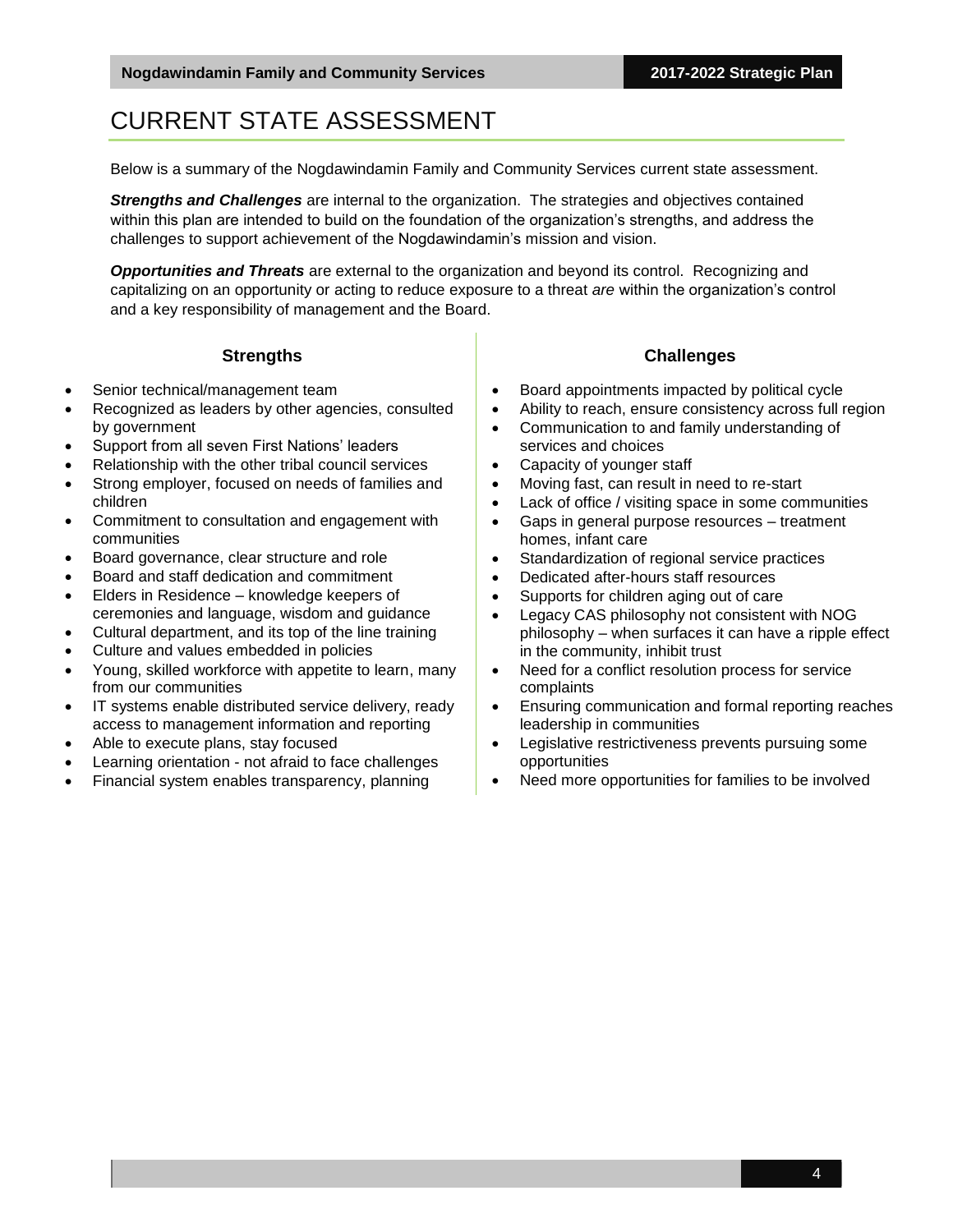#### **Opportunities**

- Services to youth involved with justice system
	- o Area of high need
	- o Government encouraging development of services
- Canadian Human Rights Tribunal
- Truth and Reconciliation Commission
- Lots of funding untapped sources
- Jordan's Principle
- Being recognized as leaders and mentors in delivery of culturally-responsive social services
- United Nations Declaration on Rights of Indigenous Peoples
- More incorporation of Treaty history
- UN Rights of the Child
- More on-reserve employment opportunities
- Nurse practitioner and doctor on-staff
- Full language immersion and continuing education
- Funding for culture based programs (Provincial and Federal)
- Develop our own child wellbeing law
- Expanded jurisdiction (Metis and Inuit children and families
- **Risks**
- Regulatory and court requirements for registration
- Community conditioned to mistrust child welfare
- Community capacity to support integrated services
- CPIN Provincially mandated case management system (2020-21) may not support NFCS service delivery model. 2018 roll out to Algoma.
- Privacy related to CPIN system
- PTO broadening into Nog responsibilities
- Union activity in other Indigenous child welfare agencies
- Lack of available housing

**Current State**

- Homeless, transient families
- Addictions and increase in serious substance abuse
- Lack of aftercare after release from treatment
- Lack of reliable socio-economic data in standard format
- CFS Review Board requirements on inherited files
- Evolving regulations require resources to respond
- Political uncertainty (Provincial and Federal)
- Elder's knowledge not being passed on
- Others are driving development of legislation and decision-making processes (e.g. UOI Child Wellbeing Law)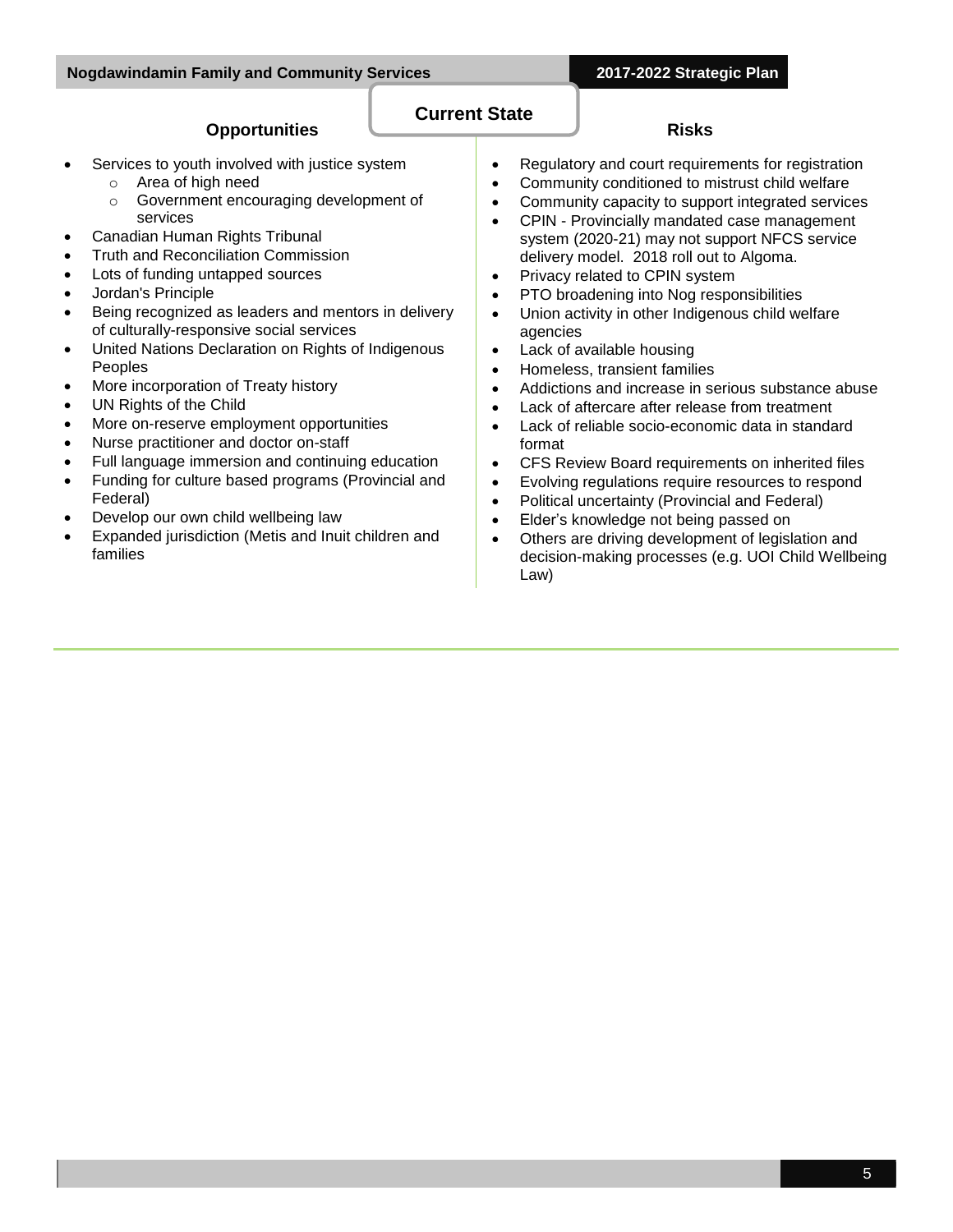#### <span id="page-5-0"></span>MISSION

NFCS works in partnership with Aboriginal communities in our region to strengthen families and ensure the wellbeing of children through community-based services grounded in Anishinawbek culture and values.

#### <span id="page-5-1"></span>VISION

Our vision is healthy Anishinawbek families and communities protecting, nurturing and guiding our children.

Within five years, Nogdawindamin Family and Community Services will be a well-established, communitydriven, multi-service agency. We will be recognized for our leadership and comprehensive, evidencebased service delivery model that embodies Anishinawbek values. Our community partnerships, forged on mutual trust and respect, will enable wrap-around support to strengthen families and ensure children are protected, nurtured and guided in the community. Our compassionate, skilled and stable workforce will be supported by efficient management structures, enabling us to demonstrate clear results for families.

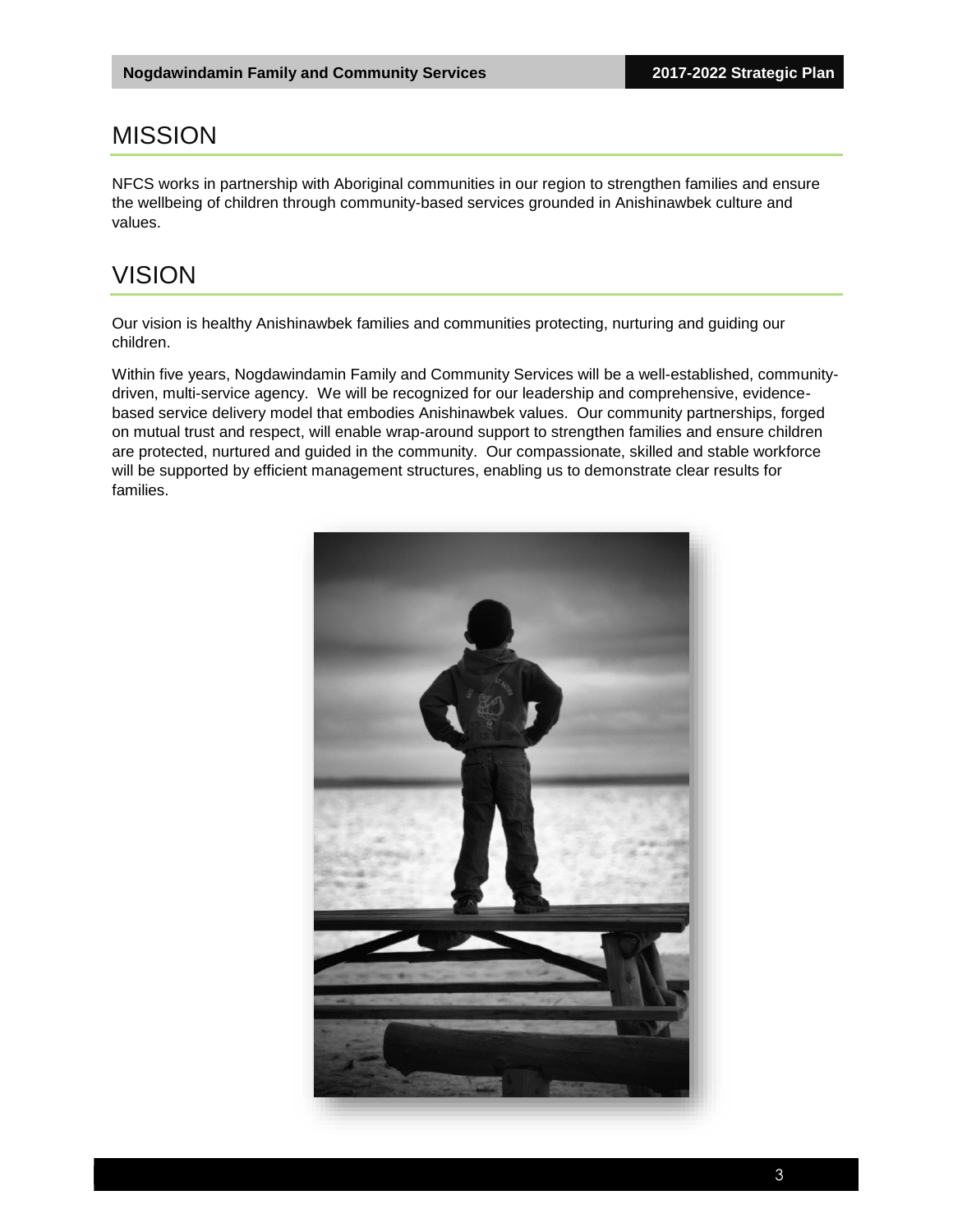### <span id="page-6-0"></span>VALUES

#### WE BELIEVE…

**Each of us has been given life and individual gifts, by the Creato**r. In having been endowed with gifts, it is the natural responsibility and therefore the right of human beings to realize and develop their gifts, and in doing so, honour the Creator.

**The family is irreplaceable**. No child welfare program or agency can meet our children's needs for love, acceptance, directions, encouragement and trust better than those children's families. The family is the sacred trust of the Creator, providing the necessary and rightful environment of nurturance and guidance.

**The physical, emotional, mental and spiritual health of the individual is dependent on that same good health of the family unit**. The family unit's good health is dependent good health of the community. Therefore, in assisting any one individual to achieve improved or enhanced wellbeing, that individual's family and community must be simultaneously supported and assisted.

**Family generations and community are important to both a sense of individuality and a sense of belonging – integral elements to a positive self-image, self-respect, hope and motivation.** Our families and communities can raise their children, given appropriate, adequate and accessible support and/or intervention.

The seven grandfathers' teachings of Wisdom, Love, Respect, Bravery, Honesty, Humility and Truth will guide us to achieve the best outcomes for our families and communities. **Our families and communities have the right to direct the development of resources to assist them in their family roles**. Our families and communities have the right to guide the development of their children, themselves, and services deemed necessary to support them in accordance with cultural values and traditions.

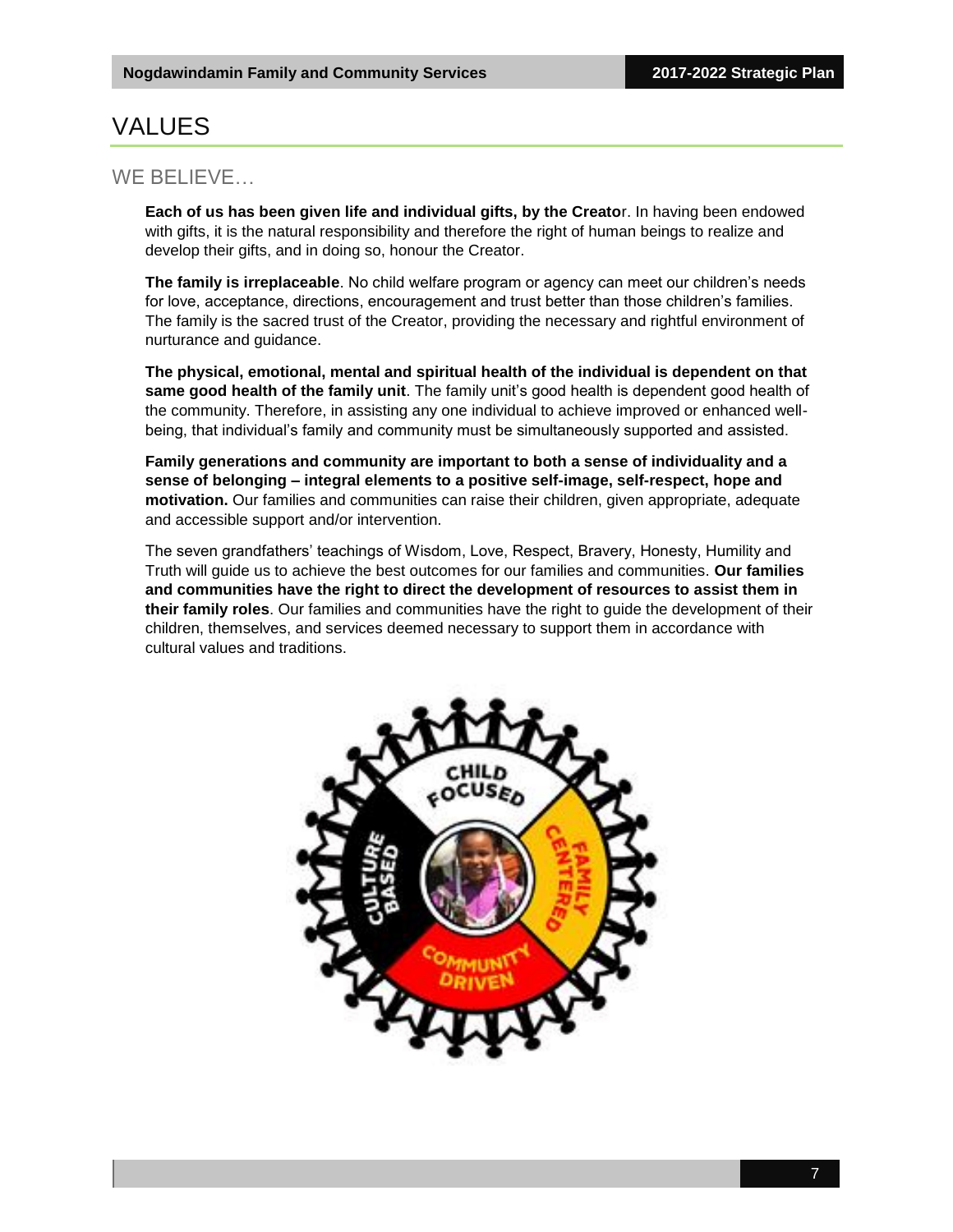#### WE VALUE…

*Culture –* Culturally-responsive services are key to supporting the overall wellness of our families and communities.

*Relationships* - Fostering and maintain positive and collaborative relationships by engaging our families and extended families in all aspects of service delivery

**Partnership** - Maintaining cohesive relationships with First Nation and community leadership

*Integrity* - Providing services that reflect the principles of strong partnership among Anishinawbek

*Teamwork* - Building models of collaboration with existing community services

*Collaboration* - Consulting the communities in a comprehensive and meaningful process to ensure their input is respected in service design and delivery

*Professionalism* - Developing working relationships with external partners to achieve our Agency goals

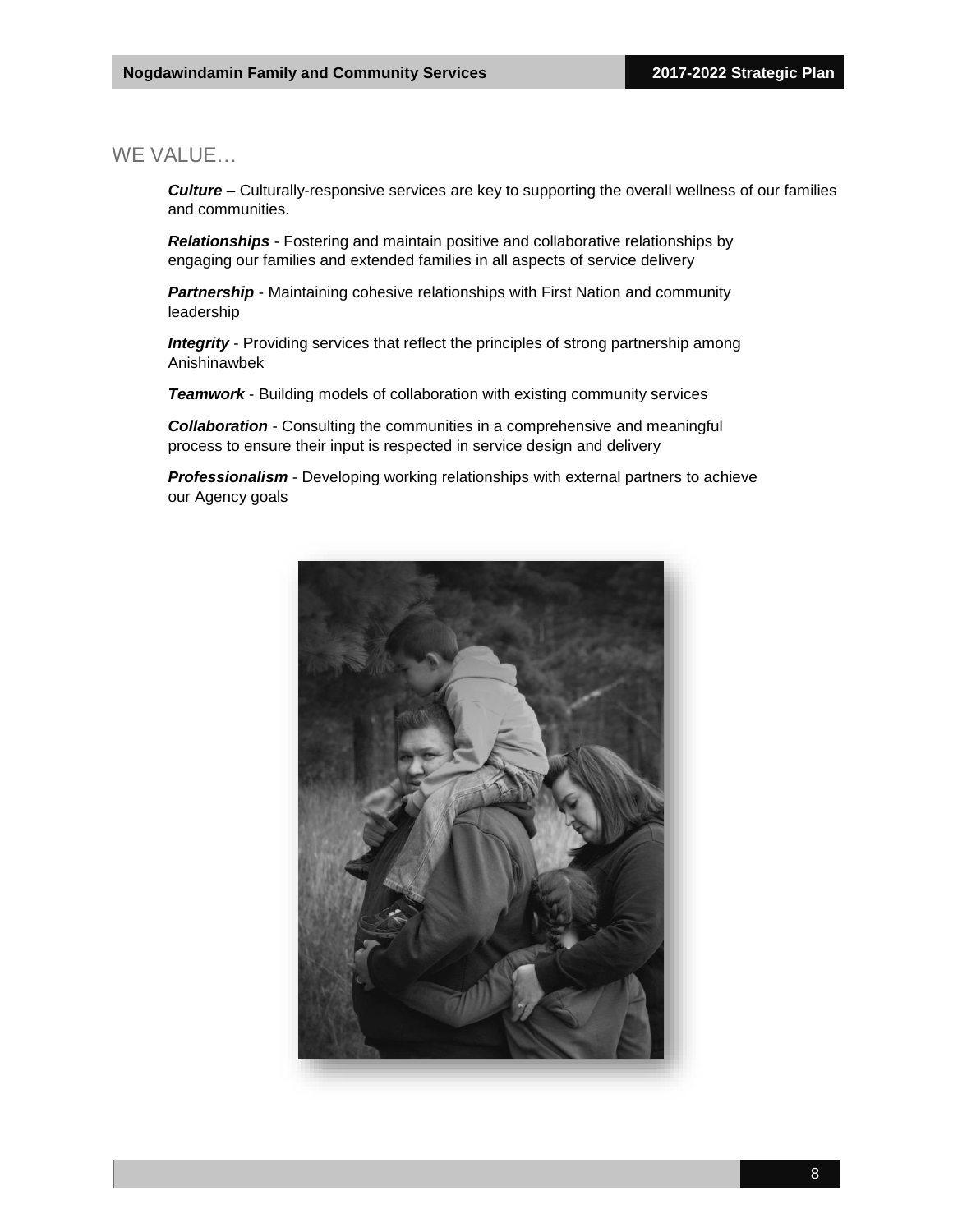#### <span id="page-8-0"></span>**STRATEGIES**

Nogdawindamin Family and Community Services will pursue four main strategies to achieve its vision:



### <span id="page-8-1"></span>**OBJECTIVES**

| Towards community engagement, partnership and empowerment                         |      |     |      |
|-----------------------------------------------------------------------------------|------|-----|------|
| <b>Objective</b>                                                                  | 1 Yr | 3Yr | 5 Yr |
| 1. Create Developmental Services Coordination<br><b>Framework for North Shore</b> |      | ✓   |      |
| 2. Establish and deliver Children's Mental Health program                         |      |     |      |
| 3. Establish Neonatal Caring Centre                                               |      |     |      |
| 4. Develop consultation and engagement policy and<br>ongoing schedule             |      | ✓   |      |
| 5. Establish and Operate Medical Clinic                                           |      | ✓   |      |
|                                                                                   |      |     |      |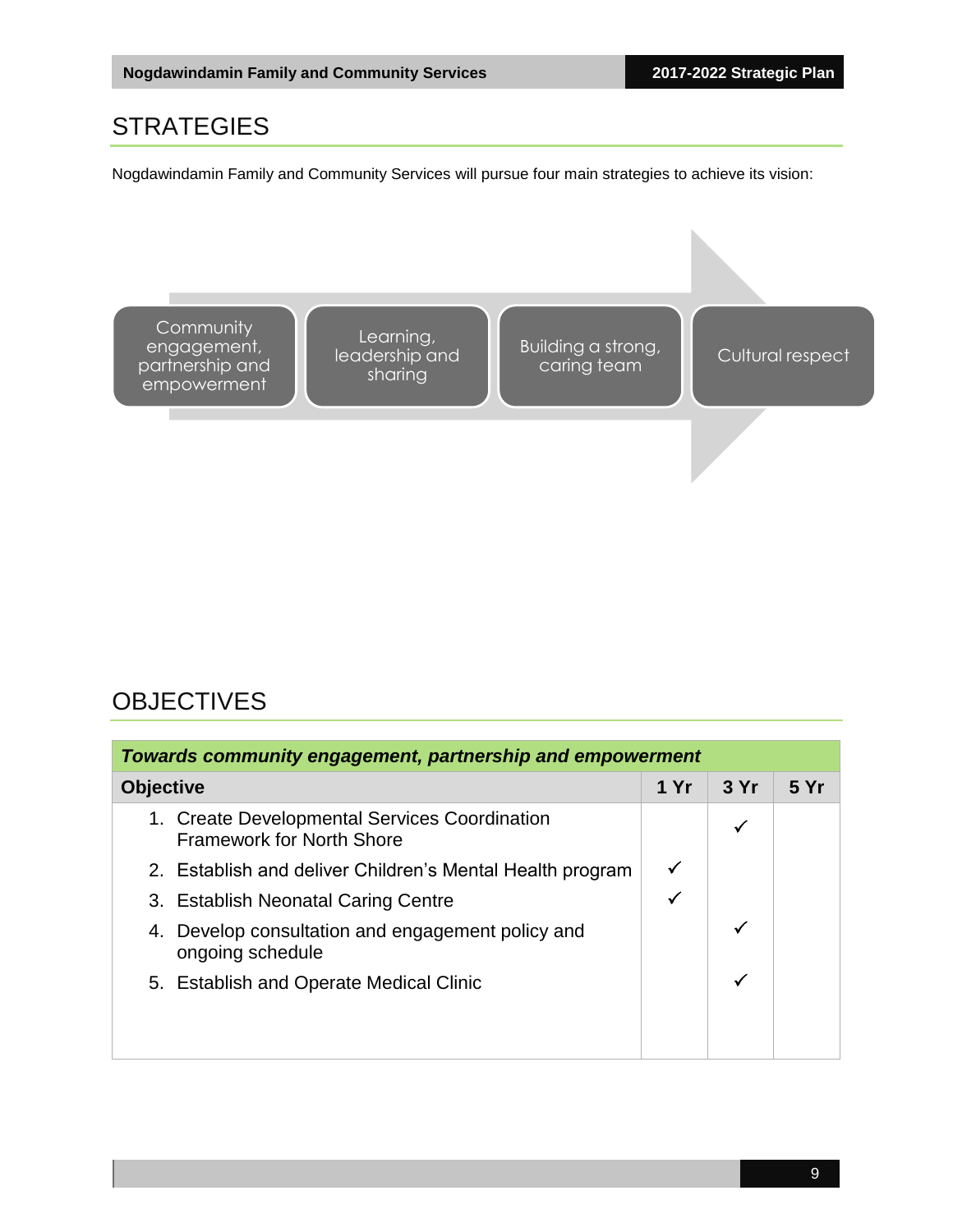| <b>Towards learning, leadership and sharing</b>          |      |      |      |
|----------------------------------------------------------|------|------|------|
| <b>Objective</b>                                         | 1 Yr | 3 Yr | 5 Yr |
| 1. Establish and report NFCS performance metrics         |      | ✔    |      |
| 2. Create vision for 'centre of leadership and learning' |      |      |      |
|                                                          |      |      |      |
|                                                          |      |      |      |
|                                                          |      |      |      |
|                                                          |      |      |      |

| Towards building a strong, caring team                                                     |      |     |      |
|--------------------------------------------------------------------------------------------|------|-----|------|
| <b>Objective</b>                                                                           | 1 Yr | 3Yr | 5 Yr |
| Establish employee wellness program<br>1.                                                  | ✓    |     |      |
| 2. Develop Orientation and Training Plan                                                   |      |     |      |
| 3. Create facilities and accommodations plan                                               |      |     |      |
| 4. Establish internal multi-year forecasts/Refine and<br>document annual budgeting process |      |     |      |
|                                                                                            |      |     |      |

| <b>Towards cultural respect</b>                                                                                                                                                                 |      |     |      |
|-------------------------------------------------------------------------------------------------------------------------------------------------------------------------------------------------|------|-----|------|
| <b>Objective</b>                                                                                                                                                                                | 1 Yr | 3Yr | 5 Yr |
| Monitor the status of UOI Child Wellbeing Law (CWL).<br>1.<br>Implement terms and conditions of the NSTC<br>Resolution regarding the regional or individual First<br>Nation development of CWL. |      |     |      |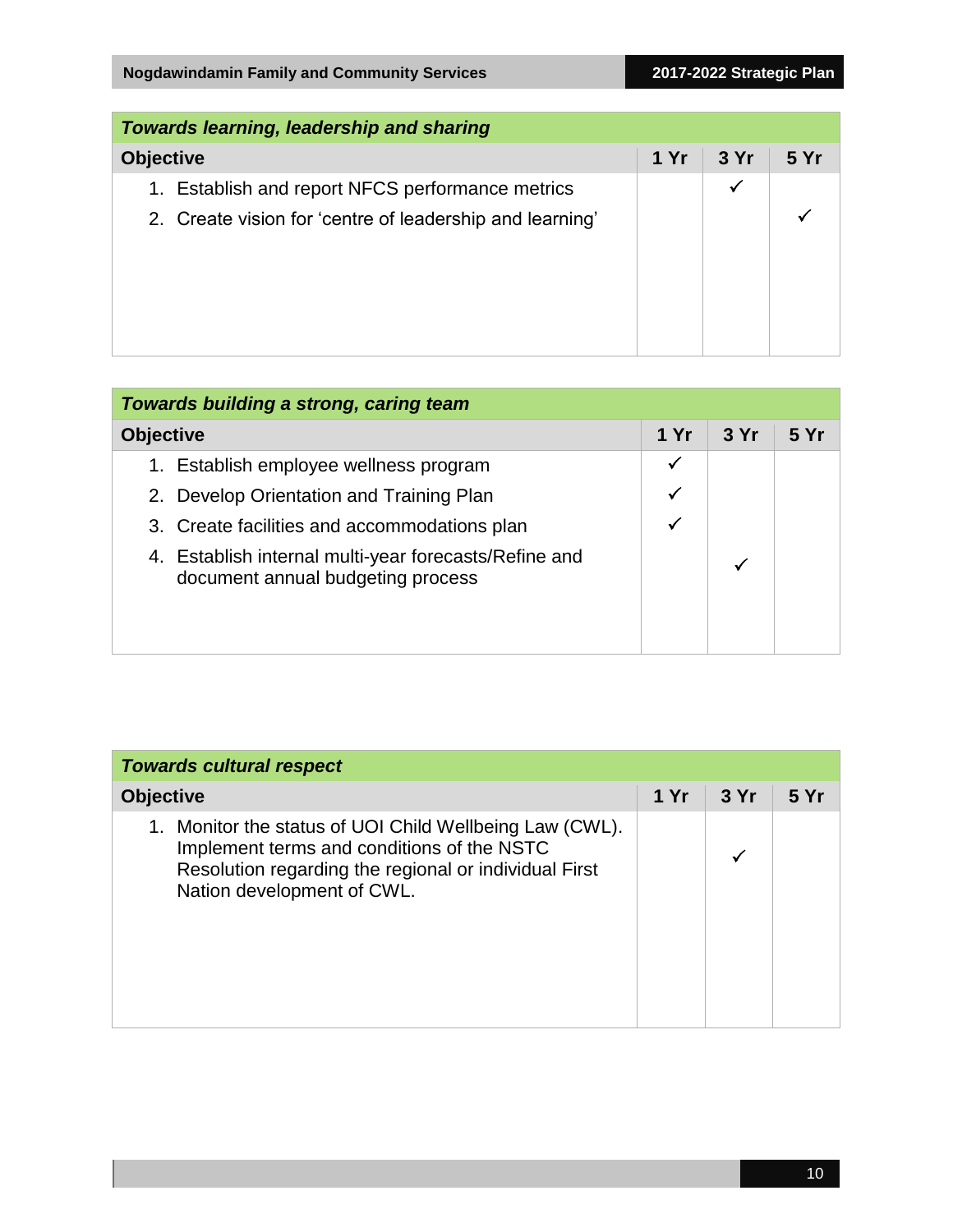### <span id="page-10-0"></span>KEY PERFORMANCE INDICATORS

NFCS measures and monitors its performance on a monthly and quarterly basis. Performance indicator results are distributed with Board of Directors' approval to provincial, community and service partners. NFCS currently adheres to Child Welfare Performance Indicators based on provincial child protection standards and continues to work toward developing regionally responsive performance indicators specific to Anishinawbek child welfare practice. Core indicators include:

- Sixteen (16) performance indicators measuring the safety, permanency and well-being of a child
- Six (6) performance indicators measuring organizational capacity
- Four (4) performance indicators measuring governance.

These indicators will enable NFCS to communicate its accountability to the North Shore First Nations and the province. Within the term of this plan, NFCS will develop a set of indicators that will enable us to monitor and communicate our performance in a way that reflects community expectations and Anishinawbek values.